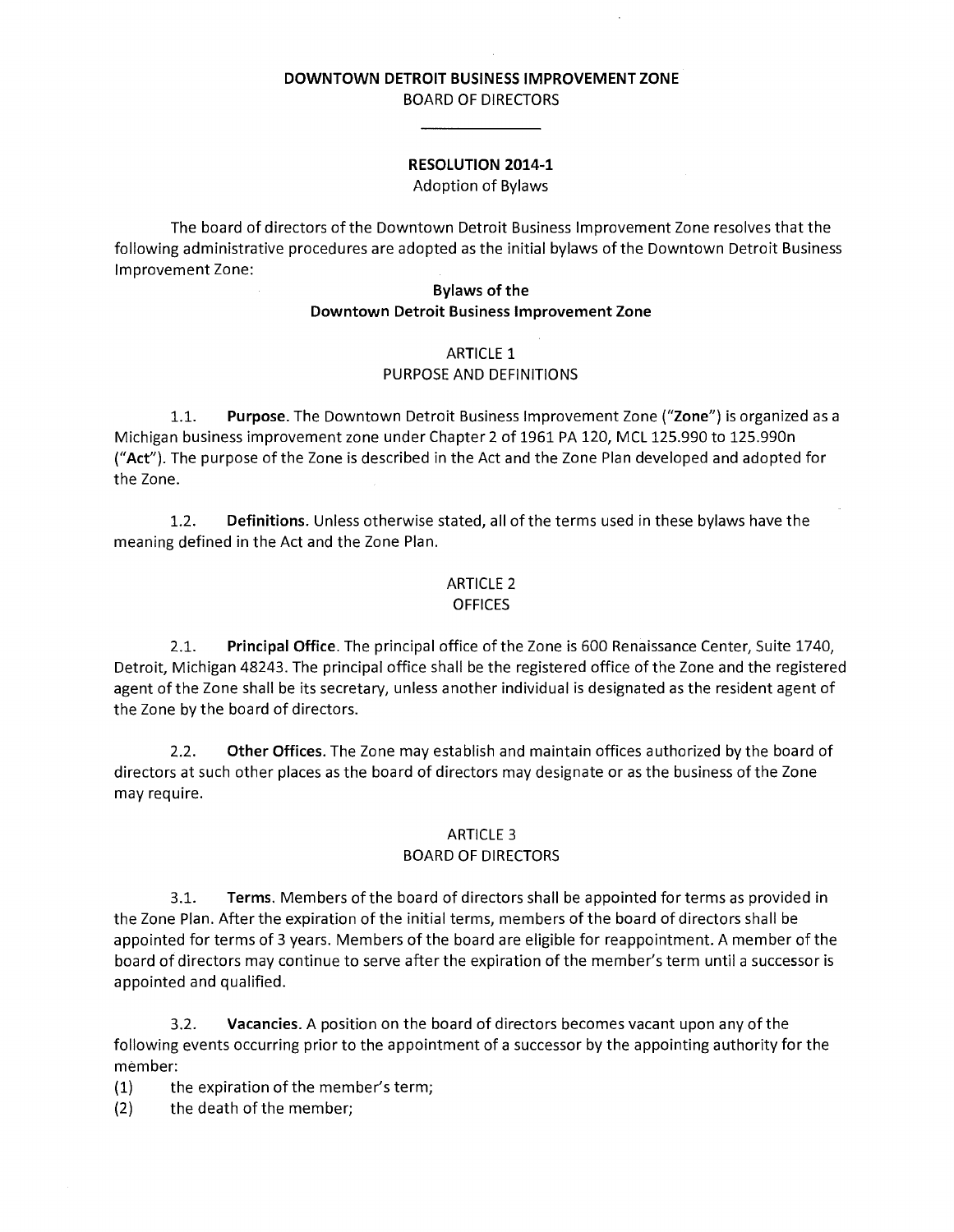- $(3)$  the resignation of the member;
- (4) the removal of the member from office;
- (5) the member ceasing to be an inhabitant of the state of Michigan;
- (6) the member's conviction of any infamous crime or of any offense involving a violation ofthe member's oath of office; (3) the resignation of the member;<br>
(4) the removal of the member from office;<br>
(5) the member ceasing to be an inhabitant of the state of Michigan;<br>
(6) the member's conviction of any infamous crime or of any offense inv
- (7) the decision of a competent tribunal declaring the member's appointment void; or
- $(8)$  the refusal or neglect of the member to take the oath of office.

3.3. **Nominations.** The executive committee created under section 5.5 may nominate individuals for appointment to the board of directors in the event of a vacancy on the board of directors other than the position nominated by the mayor of the city of Detroit. An individual need not be nominated by the executive committee to be appointed by the board of directors to fill a vacancy on the board of directors. individuals for appointment to the board of directors in the event of a vacancy on the board of directors<br>other than the position nominated by the mayor of the city of Detroit. An individual need not be<br>nominated by the ex

3.4. **Filling Vacancies.** A vacancy on the board of directors other than a vacancy in the on the board of directors in the position nominated by the mayor ofthe city of Detroit is subject to confirmation as provided under MCL 125.990g. A vacancy arising before the expiration of a term shall be filled for the remainder of the term in the same manner as the original appointment. on the board of directors in the position nominated by the mayor of the city of Detroit is subject to<br>confirmation as provided under MCL 125.990g. A vacancy arising before the expiration of a term shall be<br>filled for the r

3.5. **Resignation.** A member of the board of directors may resign by providing written notice to the secretary.

3.6. **Removal**. The board of directors, by an affirmative vote of the majority of the members of the board of directors serving at the time of the vote, may remove a member of the board of<br>directors.<br>3.7. **Contact Information**. Each member of the board of directors shall register the directors.

3.7. **Contact Information.** Each member of the board of directors shall register the member's mailing address, e-mail address, and telephone number with the secretary. member's mailing address, e-mail address, and telephone number with the secretary.

3.8. **Functions and Responsibilities.** (a) The board of directors shall exercise the functions and responsibilities of the board of directors under the Act, other applicable law, the Zone Plan, and these bylaws. 3.8. Functions and Responsibilities. (a) The board of directors shall exercise the functions<br>and responsibilities of the board of directors under the Act, other applicable law, the Zone Plan, and<br>these bylaws.<br>(b) Each yea

(b) Each year, the board of directors shall certify annual assessment calculations to the city of Detroit.

3.9. **Regular Meetings.** The board of directors shall hold regular meetings not less than quarterly at the times, dates, and places within the city of Detroit determined by the board. quarterly at the times, dates, and places within the city of Detroit determined by the board.

3.10. **Special Meetings.** A special meeting of the board of directors may be called by the 3.10. Special Meetings. A special meeting of the board of directors may be called by the<br>chairperson or any seven members of the board of directors. The Chairperson or members of the board of directors calling the special meeting shall fix the time, date, and place within the city of Detroit for the<br>special meeting.<br>3.11. Annual Meeting. Each calendar year, the board of directors shall schedule and hold special meeting.

3.11. **Annual Meeting.** Each calendar year, the board of directors shall schedule and hold an annual meeting of Property Owners within the Zone Area. The annual meeting may be held at a regular annual meeting of Property Owners within the Zone Area. The annual meeting may be held at a regular or special meeting of the board of directors or special meeting of the board of directors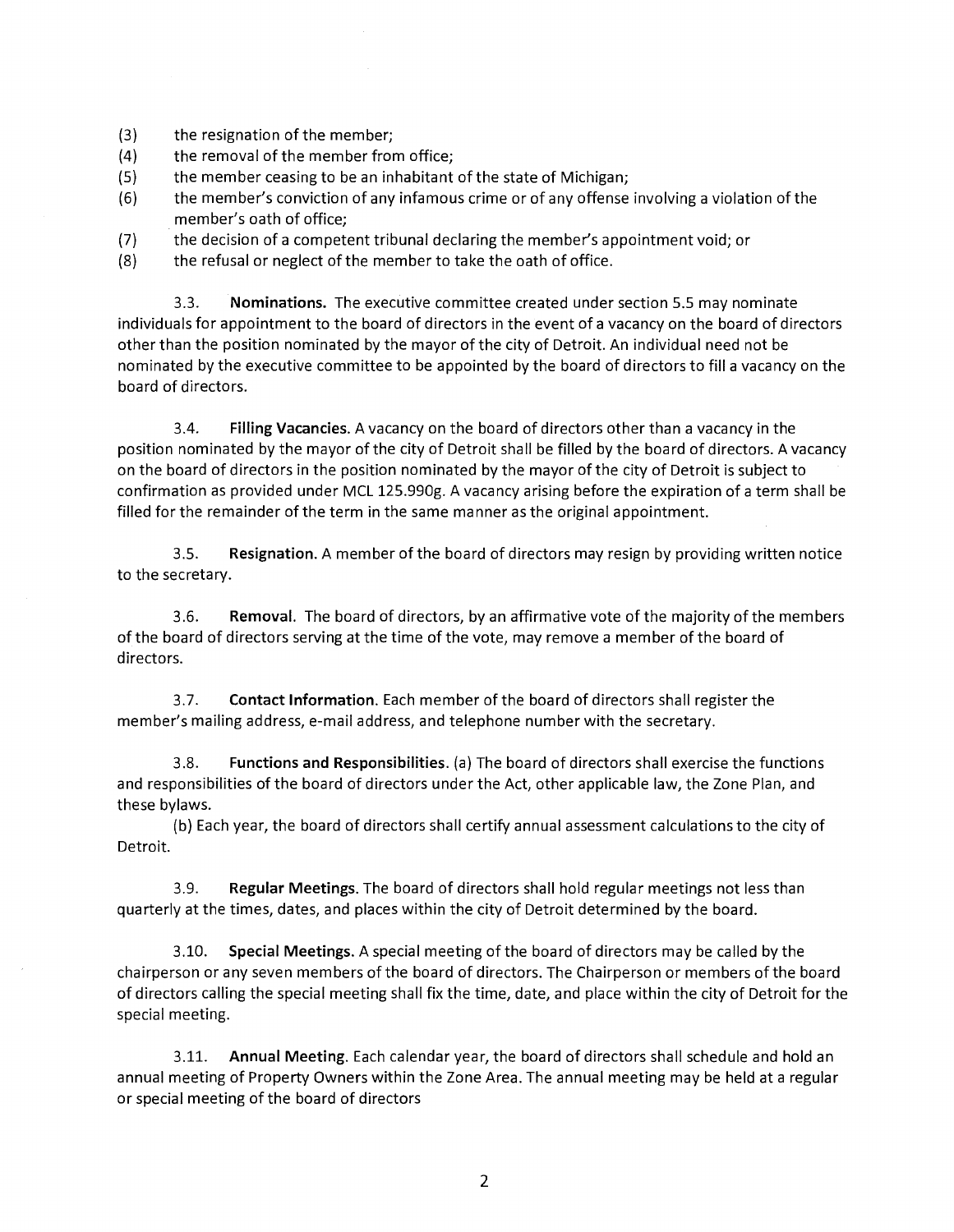3.12. **Open Meetings.** The board of directors shall comply with the Open Meetings Act, 1976 PA 267, MCL 15.261 to 15.273. Public notice of the time, date, and place of board of directors meetings shall be given in the manner required by the Open Meetings Act.

3.13. **Notice to Board.** In addition to notice requirements under the Open Meetings Act, notice of any meeting of the board of directors stating the time, date, place, and purpose of the meeting shall be given to each member of the board of directors by:  $(1)$  mailing a written notice of the meeting to the address designated by a member of the board of directors at least three days before the meeting; (2) personally delivering written notice ofthe meeting to a member ofthe board of directors at least two days before the meeting; (3) verbally notifying a member of the board of directors of meeting at least two days before the meeting in person, by telephone, or by electronic means of verbal communication; or (4) electronically transmitting notice of the meeting to a member at least two days before the meeting by electronic mail or other form of electronic communication directed to the e-mail address designated by the member of the board of directors. A member of the board of directors may waive notice of any meeting by written or electronically-transmitted statement sent by the member of the board of directors and signed before or after the meeting of the board of directors. The attendance of a member ofthe board of directors at a board of directors meeting constitutes a waiver of notice of the meeting. 3.13. **Open Meetings.** The board of directors shall comply with the Open Meetings.<br>And D. 2273. Public notice of the time, date, and place of board of director<br>given in the manner required by the Open Meetings Act.<br>The man

3.14. **Quorum.** A majority of the members of the board of directors serving on the board of directors constitutes a quorum for the transaction of the business of the board of directors.

3.15. **Voting.** The board of directors shall act by a majority vote of each of the members ofthe board of directors serving at the time of the vote. Members of the board of directors may not engage in proxy or weighted voting.

3.16. **Participation by Electronic Communication.** Members ofthe board of directors may participate in meetings by electronic means of communication to the fullest extent permitted by law. Subject to any guidelines and procedures adopted by the board of directors, members of the board of directors not physically present at a meeting of the board of directors may participate in the meeting by means of simultaneous electronic communication, be considered present in person for all relevant purposes, and may vote at the meeting.

3.17. **Public Comment Policy.** (a) All members of the public will be afforded the opportunity to address the board of directors at a meeting of the board of directors on matters related to the business ofthe Zone during the public comment time on the agenda for the meeting.

(b) Members ofthe public wanting to address the board of directors must first state their name and address.

(c) The comment time for each member of the public is limited to three minutes.

(d) Members ofthe public submitting written comments to the board of directors must provide their name, address, and signature on a submitted document.

3.18. **Rules of Order.** Unless inconsistent with these bylaws, the rules contained in the current edition of Robert's Rules of Order Newly Revised shall govern the board of directors in all applicable matters.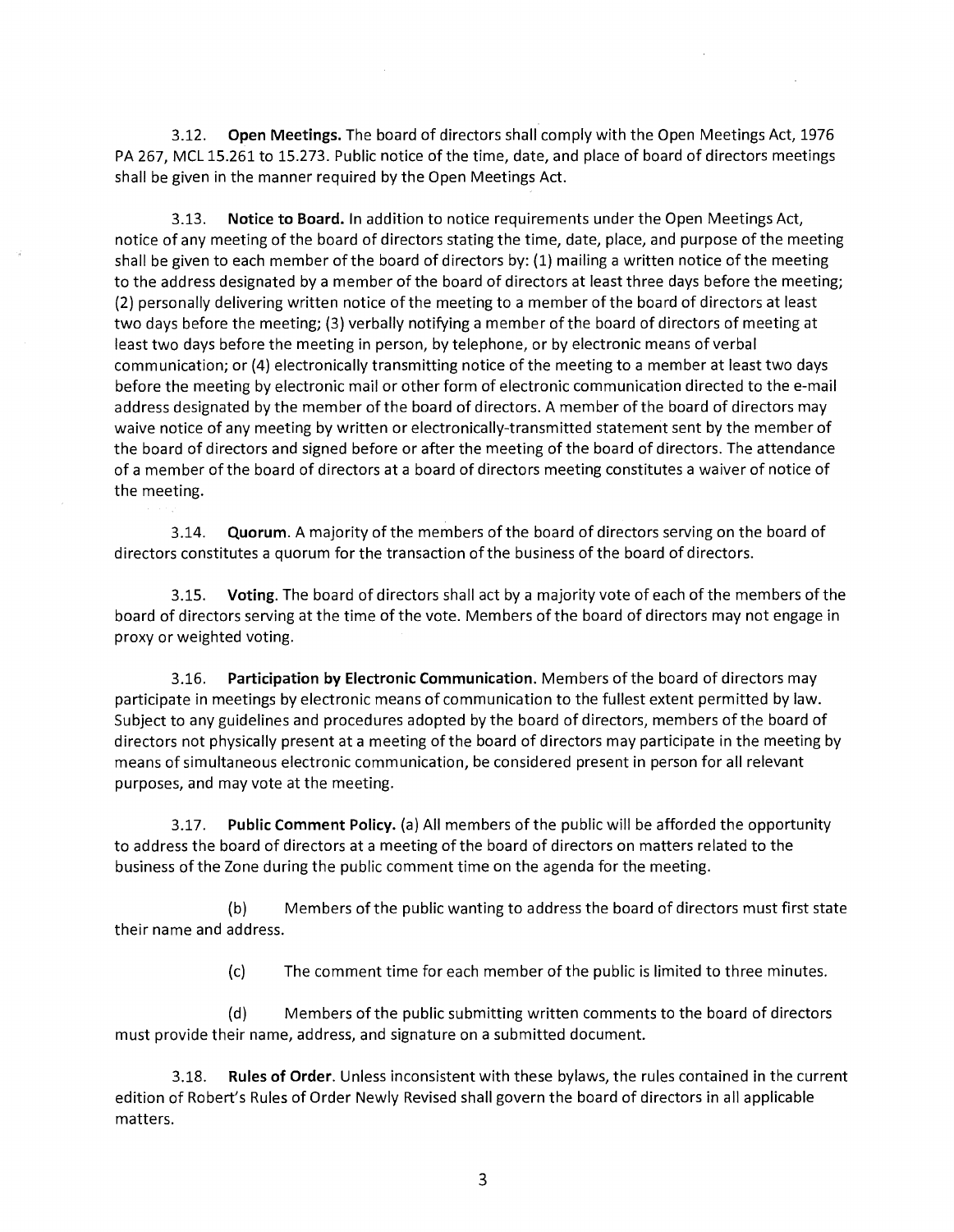3.19. **Expenses.** Members of the board of directors may be reimbursed by the Zone for their actual and necessary expenses incurred in the performance of their official duties as members of the board of directors only pursuant to an expense policy adopted by the board of directors.

#### ARTICLE 4 **OFFICERS**

4.1. **Officers.** Selected members of the board of directors shall serve as officers in the following positions: chairperson, vice-chairperson, secretary, and treasurer. The board of directors may elect a member of the board of directors as an assistant secretary, assistant treasurer, or other officer of the Zone. An officer elected under this article shall be elected to a one-year term as an officer and is eligible for reelection after the expiration of a term. A vacancy in an officer position caused other than by the expiration of a term shall be filled for the balance of the term.

4.2. **Chairperson.** (a) The board of directors shall elect from among the members ofthe board of directors a chairperson. The chairperson shall hold office until the expiration ofthe chairperson's *term,* but may resign as chairperson by written notice to the secretary. The chairperson shall preside over meetings of the board of directors. The chairperson shall serve as a member of the executive committee created under section 5.5.

(b) The chairperson shall serve as the chief administrative officer of the Zone, including for both of the following purposes:

- (1) the Uniform Budgeting and Account Act, 1968 PA *2,* MCL 141.421 to 141.440a;
- (2) the Freedom of Information Act, 1976 PA 442, MCL 15.231 to 15.246 ("FOIA"), including as FOIA coordinator for the Zone.

4.3. **Vice-Chairperson.** The board of directors shall elect from among the members ofthe board of directors a vice-chairperson. The vice-chairperson shall hold office until the expiration of the vice-chairperson's *term,* but may resign as vice-chairperson by written notice to the secretary. If the chairperson is absent, the vice-chairperson shall preside over meetings of the board of directors. If the office of chairperson is vacant, the vice-chairperson shall be the acting chairperson of the board of directors. The vice-chairperson shall serve as a member of the executive committee created under section 5.5. Expenses. Meanwood the board of directors may be reminuisted by the Zone for their stassary expenses incurred in the performance of their official duties as members of the Dots only pursuant to an expense policy adopted by

4.4. **Secretary.** The board of directors shall elect from among the members ofthe board of directors a secretary. The chairperson shall hold office until the expiration of the chairperson's *term,* but may resign as chairperson by written notice to the chairperson. The secretary shall do all ofthe following:

- (1) keep the minutes of the meetings of the board of directors;
- (2) see that all notices are given under these bylaws and applicable law;
- (3) keep a register ofthe mailing address, phone number, and e-mail address of each member of the board of directors;
- (4) serve as a member ofthe executive committee created under section 5.5; and
- (5) perform all other duties incident to the office of secretary and other duties assigned by the board of directors.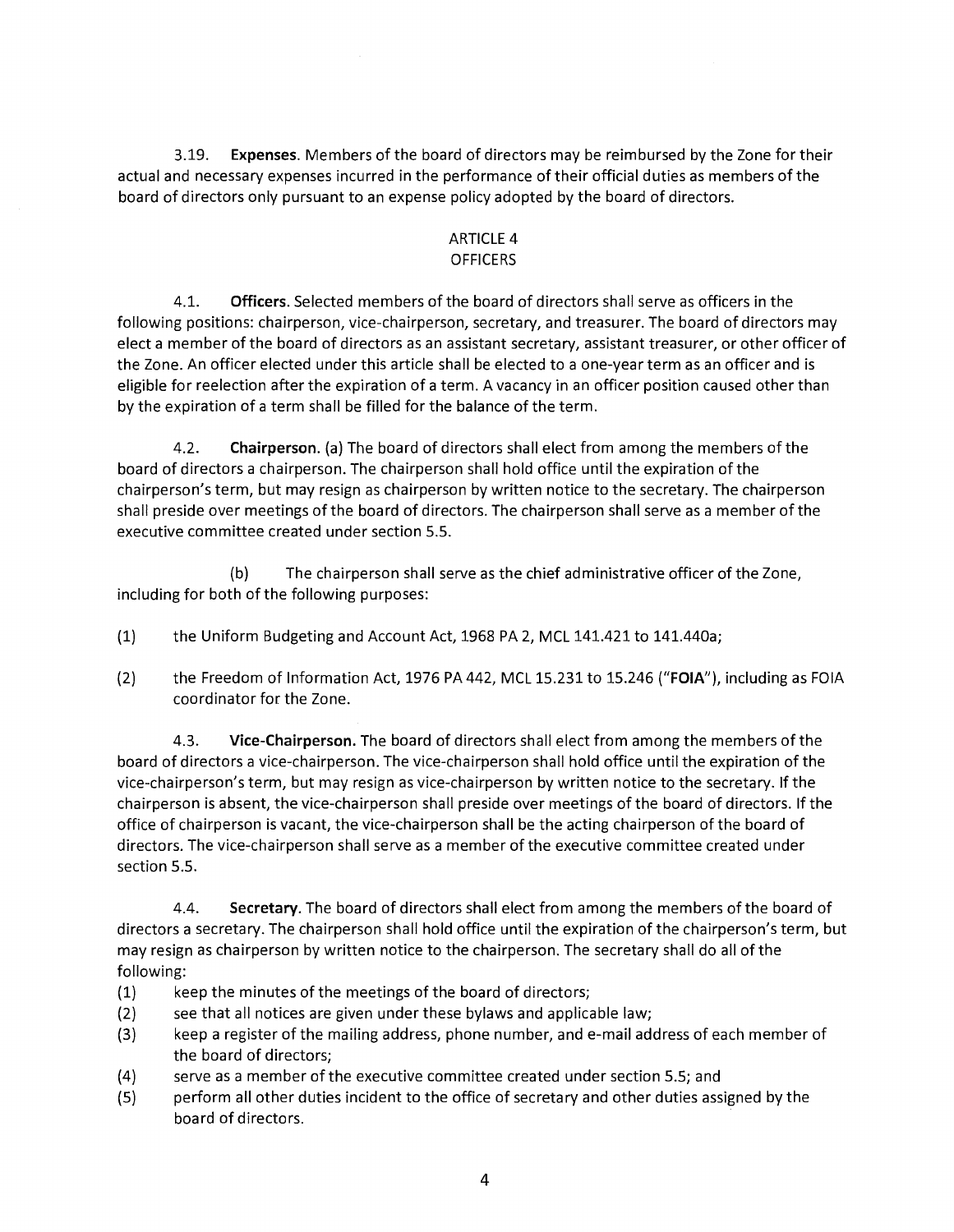4.5. **Treasurer.** The board of directors shall elect from among the members of the board of directors a treasurer. The treasurer shall hold office while a member of the board of directors and until a successor is appointed and qualified. The treasurer may resign as treasurer by written notice to the secretary. The treasurer shall do all of the following:

- (1) have charge and custody over the funds and any securities of the Zone;
- (2) maintain the financial records of the Zone, including records of receipts and disbursements;
- (3) deposit funds and securities received by the Zone in depositories authorized by the board of directors;
- (4) serve as a member of the executive committee created under section 5.5; and
- (5) perform all other duties incident to the office of treasurer and other duties assigned by the board of directors.

4.6. **Assistance for Secretary and Treasurer.** Zone personnel shall assist the secretary and the treasurer in the performance of their duties. The board of directors may delegate a specific duty or authority of the secretary or the treasurer to another officer of the Zone. The board of directors may contract with another person or entity to assist the secretary and treasurer in performing the duties of their offices.

#### ARTICLE 5

### **COMMITTEES**

5.1. **Establishment.** In addition to the executive committee established under section 5.5, the board of directors may by resolution establish other committees composed of members of the board of directors.

5.2. **Function.** A committee established by the board of directors under section 5.1 shall function in an advisory capacity to the board of directors and may consider matters referred by the board of directors. While a committee may recommend action by the board of directors, the committee shall not determine whether items will or will not be referred for action by the board of directors.

5.3. **Meetings.** Except as provided in section 5.5, each committee shall elect from among the members of the committee a committee chairperson and a committee vice-chairperson. The committee chairperson shall preside over meetings of the committee. If the committee chairperson is absent, the vice-chairperson shall preside over meetings of the committee. A committee shall meet at the time, date, and place within the city of Detroit determined by the committee chairperson. Notice of meetings of a committee shall be provided to members of the committee in the same manner as notice for a meeting of the board of directors under section 3.13. Treasurer. The board of directors shall eurer shall hold office whill<br>nointed and qualified. The treasurer may<br>reasurer shall do all of the following:<br>arge and custody over the funds and any<br>the financial records of the Zo

5.4 **Reports.** Each committee established by the board of directors shall report on its activities at each meeting of the board of directors.

5.5. **Executive Committee.** The board of directors may by resolution establish an executive committee consisting of the chairperson, the vice-chairperson, the secretary, the treasurer, and three other members of the board of directors elected by the board of directors to serve a 1-year term as a member of the executive committee. A member of the executive committee elected by the board of directors may resign as a member of the executive committee by written notice to the secretary. The chairperson shall preside over meetings of the executive committee. If the chairperson is absent, the vice-chairperson shall preside over meetings of the executive committee. The executive committee shall

5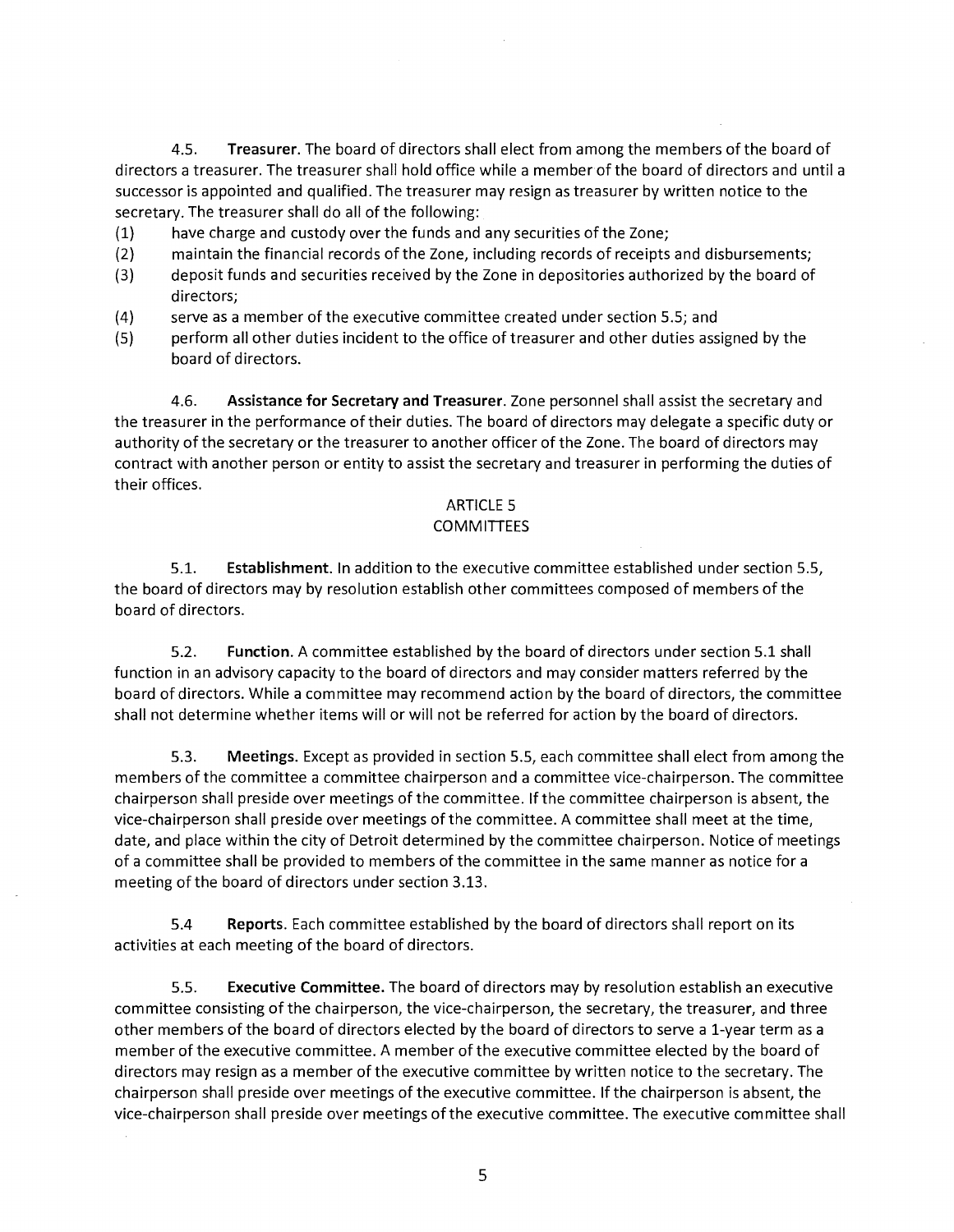function in an advisory capacity to the board of directors, may consider matters referred by the board of directors, nominate individuals for appointment to the board of directors, and make other recommendations to the board of directors relating to the functions and responsibilities of the Zone. While the executive committee may recommend action by the board of directors, the executive committee shall not determine whether items will or will not be referred for action by the board of directors.

#### ARTICLE 6

# CONTRACTS, FUNDS, AND GIFTS

6.1. **Contracts.** The board of directors may authorize any officer or agent to enter into any contract, to execute and deliver any instrument, or to acknowledge any instrument required by law to be acknowledged on behalf of the Zone, consistent with these bylaws and applicable law. When the board of directors authorizes the execution of a contract or of any other instrument on behalf of the Zone without specifying the executing officer or agent, the chairperson may execute the contract or instrument. divisory capacity to the board of directors, any consider matters referred by the board<br>tracts individuals for appointment to the board of directors, and make other<br>ms to the board of directors relating to the functions an

6.2. **Loans.** No loans shall be contracted on behalf of the Zone and no evidences of indebtedness shall be issued in the name of the Zone unless authorized by a resolution of the board of directors.

6.3. **Checks, Drafts, and Orders.** All checks, drafts, or other orders for the payment of money, notes, or other evidences of indebtedness issued in the name of the Zone shall be signed by the treasurer or the chairperson.

6.4. **Deposits.** All funds of the Zone not otherwise employed shall be deposited to the credit of the Zone in a bank, trust company, or other depository as authorized by the board of directors and consistent with any investment policy adopted by the board of directors, ifthe bank, trust company, or other depository is eligible to be a depository for public moneys under 1932 (1st Ex Sess) PA 48, MCL 129.11 to 129.15.

6.5. **Investments.** The Zone may deposit or invest any of its money in a manner consistent with requirements applicable to a school district under Section 1223 ofthe Revised School Code, 1976 PA 451, MCL 380.1223. 6.5. **Investments**<br>uirements applicable<br>MCL 380.1223.<br>6.6. **Gifts**. (a) For t<br>If of the Zone to do be<br>accept gifts, grants, as<br>apply for, execute doc<br>grants, assistance fund<br>(b) The cl<br>d on behalf of the Zon<br>6.7. **Fiscal Y** 

6.6. **Gifts.** (a) For the purposes of the Zone or the Zone Plan, the chairperson is authorized, on behalf of the Zone to do both of the following:

(1) accept gifts, grants, assistance funds, or other contributions to the Zone;

(2) apply for, execute documents on behalf ofthe Zone, and take other action necessary to obtain grants, assistance funds, or other contributions payable to the Zone;

(b) The chairperson shall report gifts, grants, assistance funds, or contributions accepted on behalf of the Zone to the board of directors.

6.7. **Fiscal Year.** The fiscal year of the Zone shall begin on July 1 of a calendar year and end on June 30 of the next calendar year.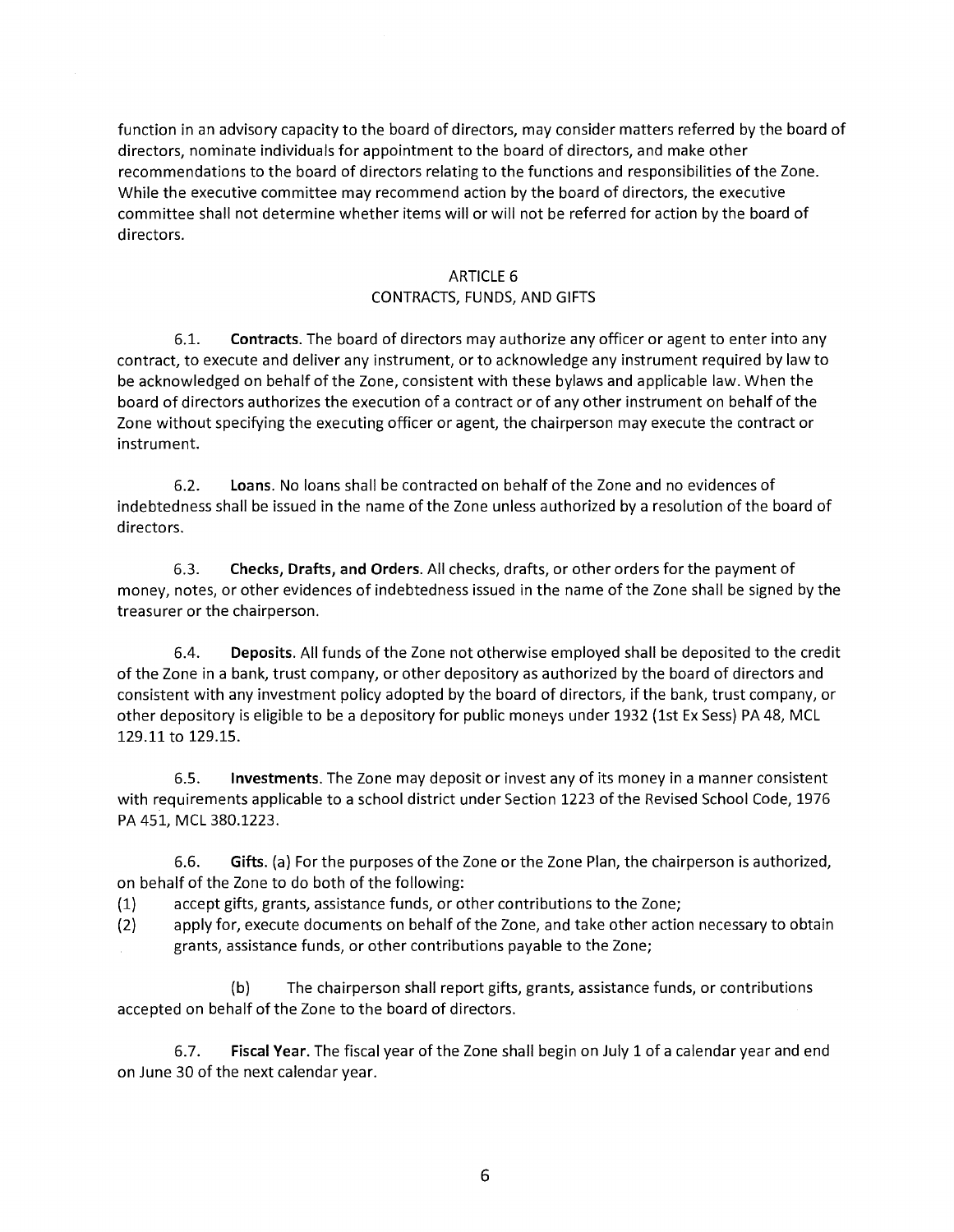# ARTICLE 7 LEGAL REPRESENTATION AND INSURANCE

LEGAL REPRESENTATION AND INSURANCE<br>7.1. **Legal Representation**. (a) If the validity of the Zone or an action or activity within the scope of the Act or the Zone Plan is challenged in a legal proceeding where a member of the board of directors or another officer of the Zone ("Protected Person") is named as a defendant, to the fullest extent permitted by law and from funds lawfully available to the Zone, the cost of legal representation of the Protected Person is the responsibility of the Zone, not the Protected Person.

(b) The Zone, to the fullest extent permitted by law and from funds lawfully available to the Zone, will reimburse a Protected Person for costs incurred by the Protected Person, including attorney fees and settlement costs, resulting from any legal challenge or proceeding related to the implementation of the Act or the Zone Plan.

(c) A Protected Person may request that the Zone defend the Protected Person in a proceeding relating to the activities or omissions of the Protected Person under the Act or the Zone Plan and the Zone will assume the defense of the Protected Person at the Zone's own reasonable cost, to the fullest extent permitted by law and from funds lawfully available to the Zone unless a conflict under applicable law or rules prohibits the Zone from defending the Protected Person, in which case the Protected Person may retain counsel and the Zone is responsible for the reasonable costs of representing the Protected Person to the fullest extent permitted by law and from funds lawfully available to the Zone. of the Protected Person is the responsibility of the Zone, not the Protected Perso<br>
(b) The Zone, to the fullest extent permitted by law and fron<br>
available to the Zone, will reimburse a Protected Person for costs incurred

(d) If a Protected Person retains counsel and the Zone is responsible for the reasonable costs of representing the Protected Person in connection with a legal proceeding, the Protected Person will be defended by counsel as each Protected Person determines and the Zone will pay all reasonable and necessary costs of the defense, including reasonable counsel fees, to the fullest extent permitted by law and from funds lawfully available to the Zone.

7.2. **Insurance.** (a) The board of directors may authorize the purchase and maintenance of insurance on behalf of any individual who is, or was, a member of the board of directors, officers, employee, or agent of the Zone, or is, or was, serving at the request of the Zone as a director, officer, employee, or agent of another corporation, partnership, joint venture, trust, authority, intergovernmental entity, or other enterprise against any liability asserted against the individual and incurred by the individual, in any capacity or arising out of the individual's status.

(b) The board of directors may authorize the purchase and maintenance of liability insurance on behalf of the Zone.

# ARTICLE 8

# AMENDMENTS

8.1. **Amendments.** These Bylaws may be altered, amended, or repealed, and new bylaws may be adopted by the affirmative vote of a majority of the board of directors at any regular meeting of the board of directors. These Bylaws may be altered, amended, or repealed, and new bylaws may be adopted by the affirmative vote of the board of directors at any special meeting of the board of